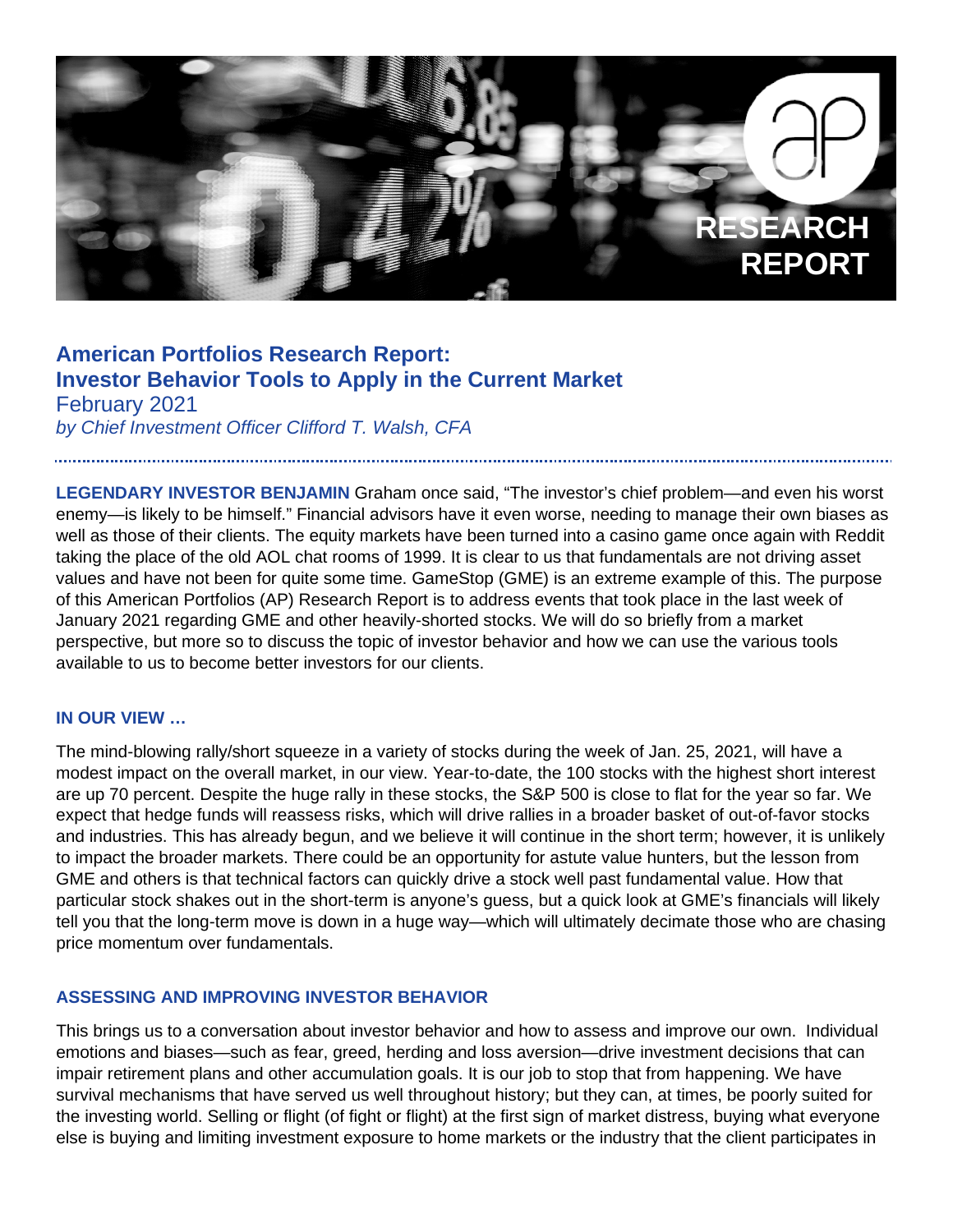are just some examples of how biases can hurt investors or, more accurately, how investors can hurt themselves.

When we assess the recent market activity, two investor behavior shortfalls come to mind: herding and overconfidence. Herding occurs when a group of investors ignores their own information and instead only follows the decisions of other investors. Herding is a tough bias to correct. There are no great answers to solving this behavioral glitch. It is about emotional control and accepting that you may miss out on some gains. It's also about being disciplined to a process and investment philosophy. The greatest investment philosophy in the world is worthless without the discipline to stick to it when things are going against you or when something else is looking more favorable. One could say, it is as good as having no philosophy at all. Herding or chasing price performance is also known as "the greater fools" theory. One behaves like a fool, hoping to find someone even more foolish—hardly a good game to play with money.

Overconfidence is also at play in the GME scenario, both by the short sellers who took oversized positions as well as those retail investors who piled into the stock at higher and higher prices. Overconfidence is a serious bias in the markets on any day. Many investors miscalculate the probability of good outcomes, focus too heavily on potential upside and fail to consider the potential downside. In the case of GME short sellers, they seemingly overlooked the technical aspects that could go against them in the short term while betting the company would go bankrupt in the long term, which may ultimately prove to be true. A good tool to use to help limit this behavioral mistake is to play the devil's advocate. For example, spend as much time assessing what could go wrong and the price action associated with such an action as you would assessing the upside of a particular investment. A next step would be to have a plan in place should such negative events occur and outlining how you would react, whether that is by limiting losses based on price or percentage, or the breakdown of certain fundamentals. Decisions that are made in the moment, when an investment is already moving against you, become emotional and are often made without full information; therefore, it is best to have a plan set in advance.

Overconfidence also relates to the hot-hand fallacy. It is important to avoid complacency after good performance. When the market rallies day after day on the Federal Reserve (the Fed) or government support, it becomes very easy to coast. There is no doubt that many advisors and investors are doing a lot less research now with the markets near the highs than when the markets were under stress, because there is less pressure and everything appears easier. You must approach every investment decision with the same rigor and process, regardless of whether or not the wind is at your back.

Another tool that has value is in maintaining a trade journal. Regulators already require financial advisors to keep due diligence folders in order to deter impulsive decisions. If you cannot write down four to five sentences on why you want to own something, you should not be buying it. It also allows you to track all your decisions and learn from past mistakes. Having an investment council can accomplish the same goal, too.

### **SUMMING IT ALL UP**

We have no control over the market; we can only control the research and decision-making process. We are trying to predict the future. We are going to be surprised by events that come out of nowhere. We are going to be shocked by the market's responses to various events. We are going to make emotional and psychological mistakes. There is no avoiding it. However, if you craft a well-thought-out investment philosophy and maintain discipline in your research and decision-making process, you will be ahead of the game—and so will your clients.

You may have heard of some of these tools before, but there is a difference between knowing and applying them. I urge you to take a close look at these suggestions and figure out a way to weave them into your practice. Making money has been reasonably easy over the past 10 years. I believe we are heading into a cycle of higher volatility and larger economic and market swings than we have seen. Make sure you and your clients are prepared from an investor behavior standpoint to navigate those swings.